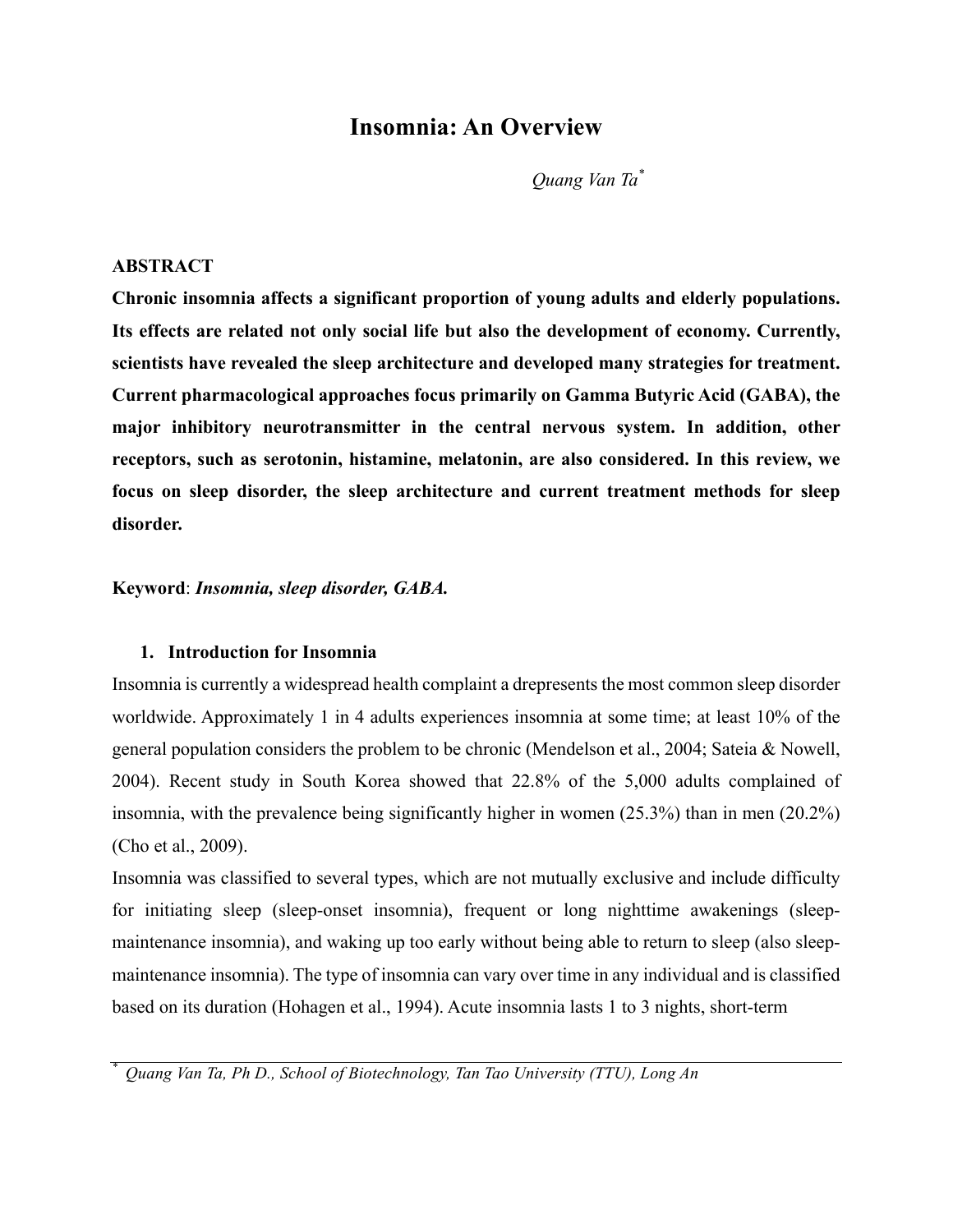insomnia lasts 3 nights to 1 month, and chronic insomnia lasts longer than 1 month. Acute insomnia is often caused by emotional or physical discomfort and, if left untreated, may develop into chronic insomnia (Krystal, 2005).

In addition, certain medical conditions are associated with an increased risk of insomnia (Roth, 2009). These include chronic pain, high blood pressure, gastrointestinal problems, urinary problems, osteoarthritis, hip impairment, fibromyalgia, peptic ulcer disease, and breathing problems (Ancoli-Israel, 2006; Katz & McHorney, 1998; Leigh et al., 1988; Taylor et al., 2007). The potential negative effect that insomnia may have on health is further evidenced by its association with the increased risk of certain psychiatric and medical comorbidities, including anxiety and depression (Winokur et al., 2001), obstructive sleep apnea hypopnea syndrome (Smith et al., 2004), and alcoholism (Brower, 2003). Shorter sleep time is associated with impaired glucose regulation and with increased risk of diabetes (Gottlieb et al., 2005; Van Cauter & Knutson, 2008). (Fig. 1)

Moreover, Insomnia can affect daytime functioning by impairing one's ability to perform common tasks. Daytime sleepiness interfered significantly with daily activities. These daytime impairments are due to the negative effects of insomnia on memory, the ability to concentrate and focus, psychomotor function, and alertness. Such functional impairments can result in decreased productivity at home and at work (Chilcott & Shapiro, 1996). Decreased safety in the workplace is another consequence of daytime functional impairments resulting from insomnia. Workers with sleep disorder symptoms have a higher occupational injury rate than those without sleep problems (Nakata et al., 2005). In a Swedish study (Akerstedt et al., 2002), trouble in sleep was significantly associated with increased risk of fatal occupational accidents. Impaired performance due to reduced or inefficient sleep creates public safety risks when individuals with excessive daytime sleepiness are involved in potentially dangerous daily activities such as driving (Pandi-Perumal et al., 2006).

#### **2. Sleep structure and function**

Sleep in the normal adult is accomplished when a number of changes in the central nervous system (CNS) bring about a set of behavioral, physiological and psychological changes. It was reported that the putative roles of sleep in neural plasticity and memory consolidation, and in thermal and immune regulation (Rogers et al., 2001; Steriade, 2004; Baker et al., 2005; Walker, 2005). The Rechtschaffen and Kales system for scoring sleep stage (Rechtschaffen & Kales, 1968)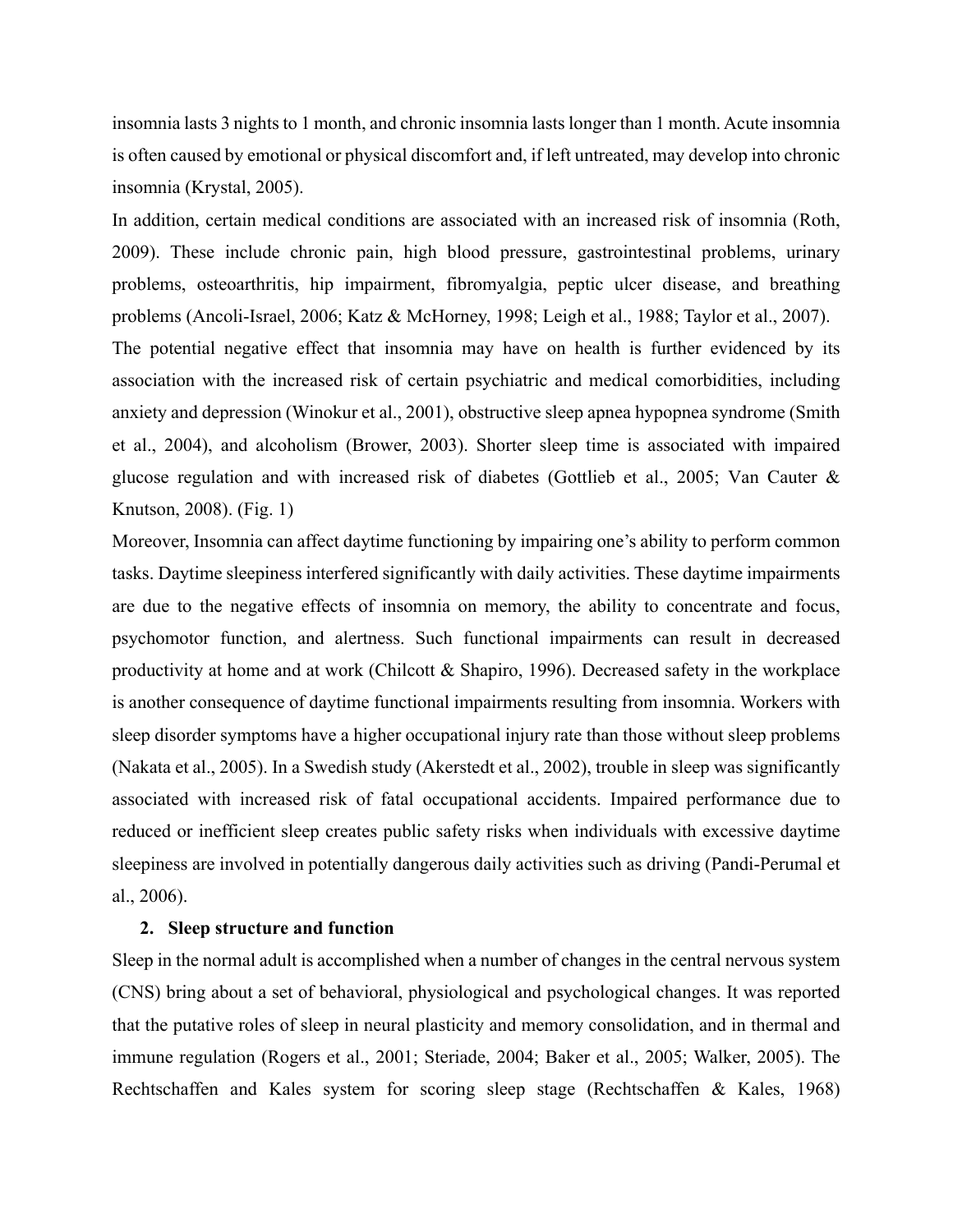distinguishes a Wake state, nonrapid eyes movement (NREM) sleep, and rapid eyes movement (REM) sleep. REM and NREM sleep can clearly be differentiated on the basis of a number of physiological variables including muscle tone, elecroencephalogram (EEG) and electromyelographic (EMG) features, and the presence or absence of REM (Erman, 2001). Sleep is a continuous stage without clear transitions. However, for historical reasons it is staged as either REM or NREM stages 1–4 using visual scoring criteria that are based, in part, on the quantity and type of EEG waveforms per unit time. NREM stages 1 and 2 have been described as light sleep because of the relative sensitivity to acoustic stimuli characteristic of these phases of the sleep cycle, while stages 3 and 4 are often described as deep or slow wave sleep (SWS). The hallmark waveform of SWS consists of rhythmic, low frequency waves (∼0.5–4.5 Hz). These electrical patterns also occur outside of stages 3 and 4 and are referred to as slow wave activity (SWA). The amount of SWA in the EEG can be quantified by application of the Fourier transform to the complex signal, providing another objective means of evaluating the sleep process.

Furthermore, in rodents, sleep stages are usually divided into REMS and NREMS. In NREMS, deep sleep dominated by delta wave (0.65–4 Hz); theta wave (6–10 Hz) and alpha wave (12– 14 Hz) are related to light sleep and unconsciousness, respectively (Wafford and Ebert, 2008).

#### **3. Role of GABA in sleep induction and maintenance**

GABA is the major inhibitory neurotransmitter in the human central neural system (CNS), and GABAergic neurotransmission plays a key role in sleep regulation (Smith & Simpson, 2003). The fast inhibitory actions of GABA are mediated by the activation of  $GABA<sub>A</sub>$  receptor in the brain (Sieghart & Sperk, 2002). In the process, GABA induces membrane hyperpolarization by allowing chloride anion (Cl<sup>-</sup>) influx (Fig. 3) (Jacob et al., 2008). As a result, neurotransmission is inhibited, and GABA subsequently produces sedative-hypnotic, anxiolytic, and anticonvulsant effects (Stephenson, 1995). GABA<sub>A</sub> receptor is a pentameric transmembrane protein consisting of 5 subunits that form a central anion channel. There are 19 different GABAA receptor subunits that have been identified and subdivided into 8 distinct groups: α1-6, β1-3, γ1-3, ρ1-3, δ, ε, π, and θ (Sieghart et al., 1999; Bateson, 2004). Most of  $GABA_A$  receptors are composed of two  $\alpha$  subunits, two β subunits, and one γ subunit (Whiting et al., 1999). GABA<sub>A</sub> receptors mediate a wide range of pharmacological effects including sedation, anxiolysis, and muscle relaxation due to the diversity of their subunit composition. The sedative-hypnotic effects of pharmacological compounds are mediated by  $GABA_A$  receptors that contain  $\alpha$ 1 subunit (Molher, 2006). In addition,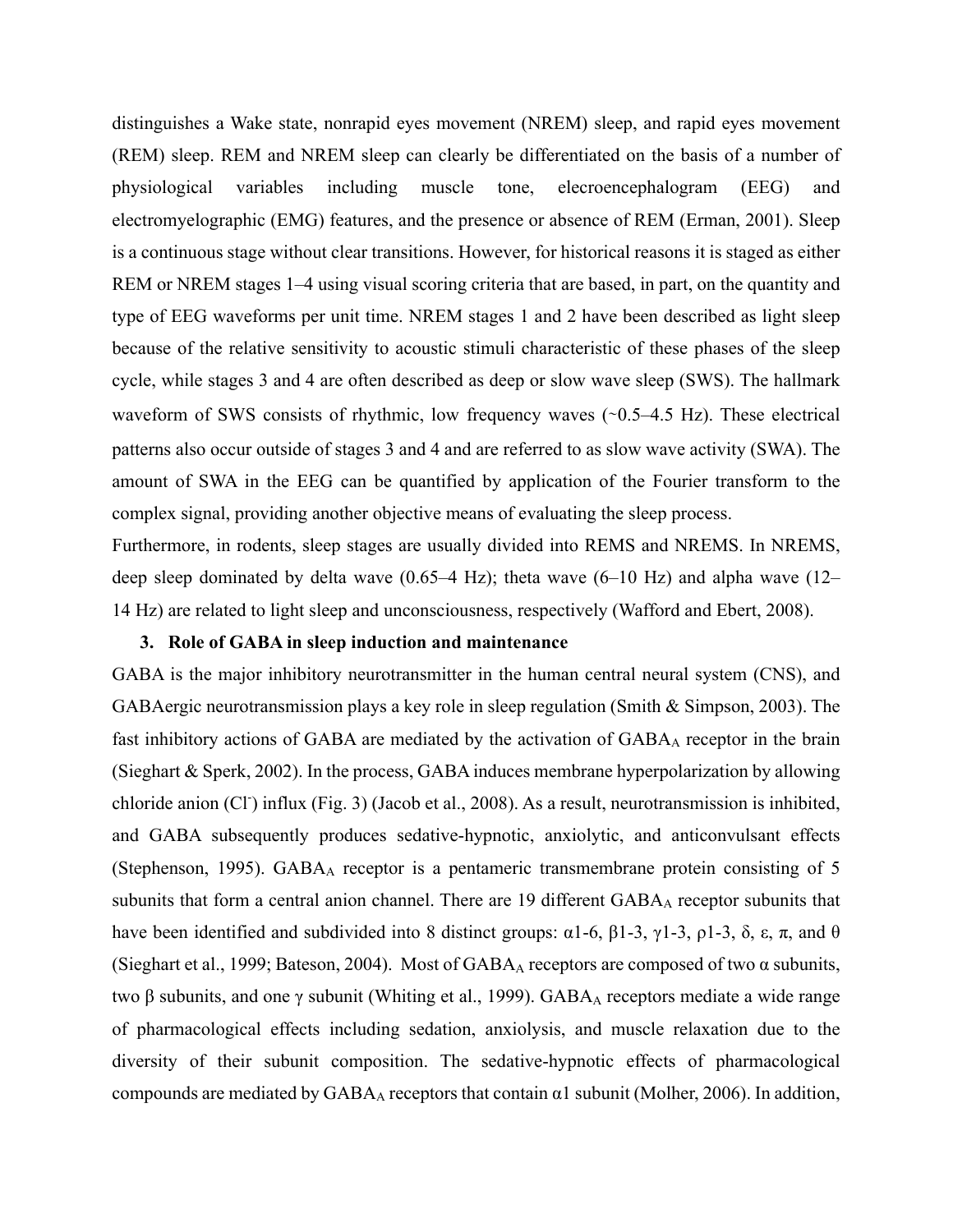$GABA_A$  receptors that contain  $\alpha$ 1 subunit constitute 60% of the  $GABA_A$  receptor population and are distributed in the target areas of sleep-promoting pathway (Ebert et al., 2006; Molher et al., 2002; Pirker et al., 2000).

#### **4. Current treatment methods**

#### *4.1.Benzodiazepine receptor agonists*

Benzodiazepines are a class of chemically modulated GABA receptors. They bind to the GABA-A receptor and promote its inhibitory effects by causing conformational changes in the proteins that form channels through which chloride ions flow across neuronal membranes. The activity in GABAergic pathway involved to wake-promoting regions of the brain is thus increased, decreasing arousal and facilitating sleep (Sieghart & Sperk, 2002). The first benzodiazepine sedative, chlordiazepoxide, was developed and launched on the market in 1960 as Librium. The more potent diazepam Valium followed in 1960, and many other related benzodiazepines were subsequently launched (Chouinard, 2004). Several controlled trials have established the efficacy of benzodiazepines for the treatment of insomnia. Triazolam, temazepam, flurazepam, quazepam, and estazolam have been found to have beneficial effects on sleep onset and maintenance for patients aged 18 to 65 years with insomnia (Krystal, 2009). However, it was reported that benzodiazepines have addition effects beyond sleep enhancement, including next-day sedation, memory and cognitive impairment, anticonvulsant effects, and myorelaxation (Baker et al., 2004; Allison & Pratt, 2003).

## *4.2.Nonbenzodiazepines*

Nonbenzodiazepines are chemically unrelated to benzodiazepines, but have similar effects by acting through related pharmacologic mechanisms. They bind to same site on the GABA-A receptor complex; however, the affinity is more specifically to subtypes of GABA-A receptors. Receptor binding affinities and *in vivo* in modulating the GABA response at different receptor subtypes vary among the nonbenzodiazepines class (Sanna et al., 20020. In addition, the nonbezodiazepine agents also differ in term of elimination half-life. All of these agents have shorter half-life than most benzodiazepines; therefore, they can be expected to be effective in facilitating sleep onset (Krystal, 2009). The side-effect profile of nonbenzodiazepines has been found to be similar to the benzodiazepines and includes sedation, dizziness, and psychomotor impairment. Nonbenzodiazepines appear to have lower abuse potential at recommended doses, but may still have a significant risk at higher doses (Griffiths & Johnson, 2005).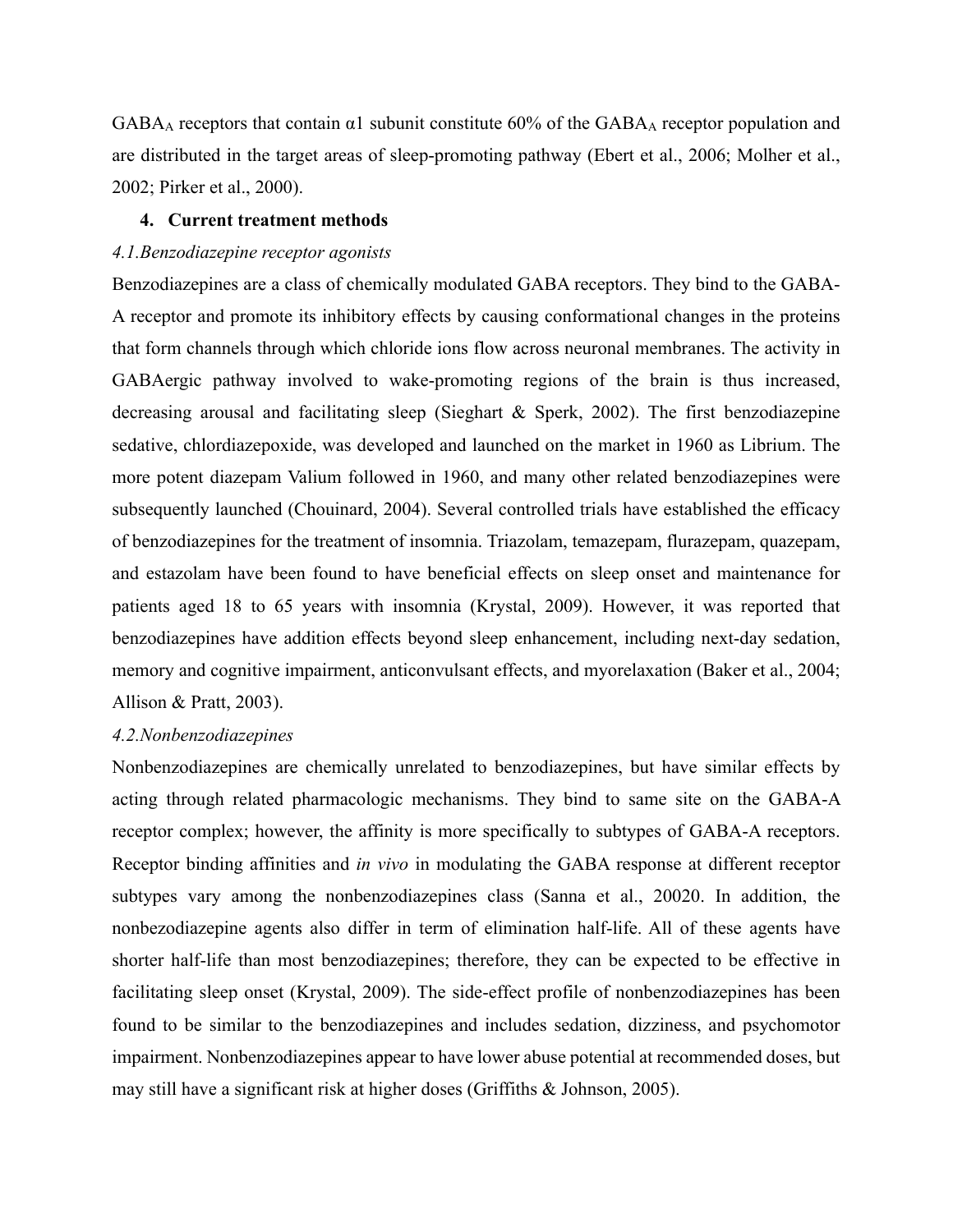#### *4.3.Melatonin receptor agonists*

Melatonin is an endogenous hormone released from pineal gland during night that is involved in regulation of circadian rhythm in the brain. Low levels of melatonin have been linked to insomnia, and administration of melatonin is thought to be sleep promoting (Cajochen et al., 2003). However, melatonin has short half-life and high first-pass metabolism that limit in oral administration (Richey & Krystal, 2011). The most common side effects of melatonin are headache, sedation, and slowed reaction times (Graw et al., 2001; Dollins et al., 1994). In addition, it may have effect on fertility in both men and women (Ianas et al., 1999; Partonen, 1999). Another melatonin receptor agonist has been approved by FDA is ramelteon. Ramelteon has high affinity for MT1 and MT2 receptors located in SCN and recommended dose of 8 mg for patients with difficulty falling sleep [3(Borja & Daniel, 2006). Ramelteon also has some adverse effects, such as dizziness, nausea, and fatigue; however, there are no evidences about side effect on fertility have been reported (Kyger et al., 2007).

# *4.4.Antihistamines and antidepressants*

Antihistamine is the class of agents that were developed for allergies treatment. However, it was reported that antihistamines could apply in treatment of mild insomnia. Diphenhydramine and doxylamine are commonly used in treatment of insomnia (Kudo & Kurihara, 1990). The common side effects of antihistamines are dry mouth, blurred vision, urinary retention, sedation, dizziness, weight gain, and delirium (Koppel et al., 1987).

Recently, antidepressants are developed in treatment of insomnia, such as trazodone, nefazodone (Krystal, 2009). These agents enhance sleep through antagonism of wake-promoting systems including serotonin, norepinephrine, and acetylcholine. Antidepressants are typically applied at lower doses for insomnia treatment than for the treatment of depression (Richardson & Roth, 2001).

## **5. Future prospects**

Sleep disorder will effect to development of society. Current pharmaceutical industry is focusing on synthesis medicine. However, there are many scientists who focus on developing safety and health treatment methods from plants (Cho & Kim, 2013). Therefore, in research field of sleep effects, screening of binding or functional activity of marine plant extracts and compounds on various neurotransmitter receptors is the most important step. Natural products will become one of the major materials for developing sleep drugs in the future.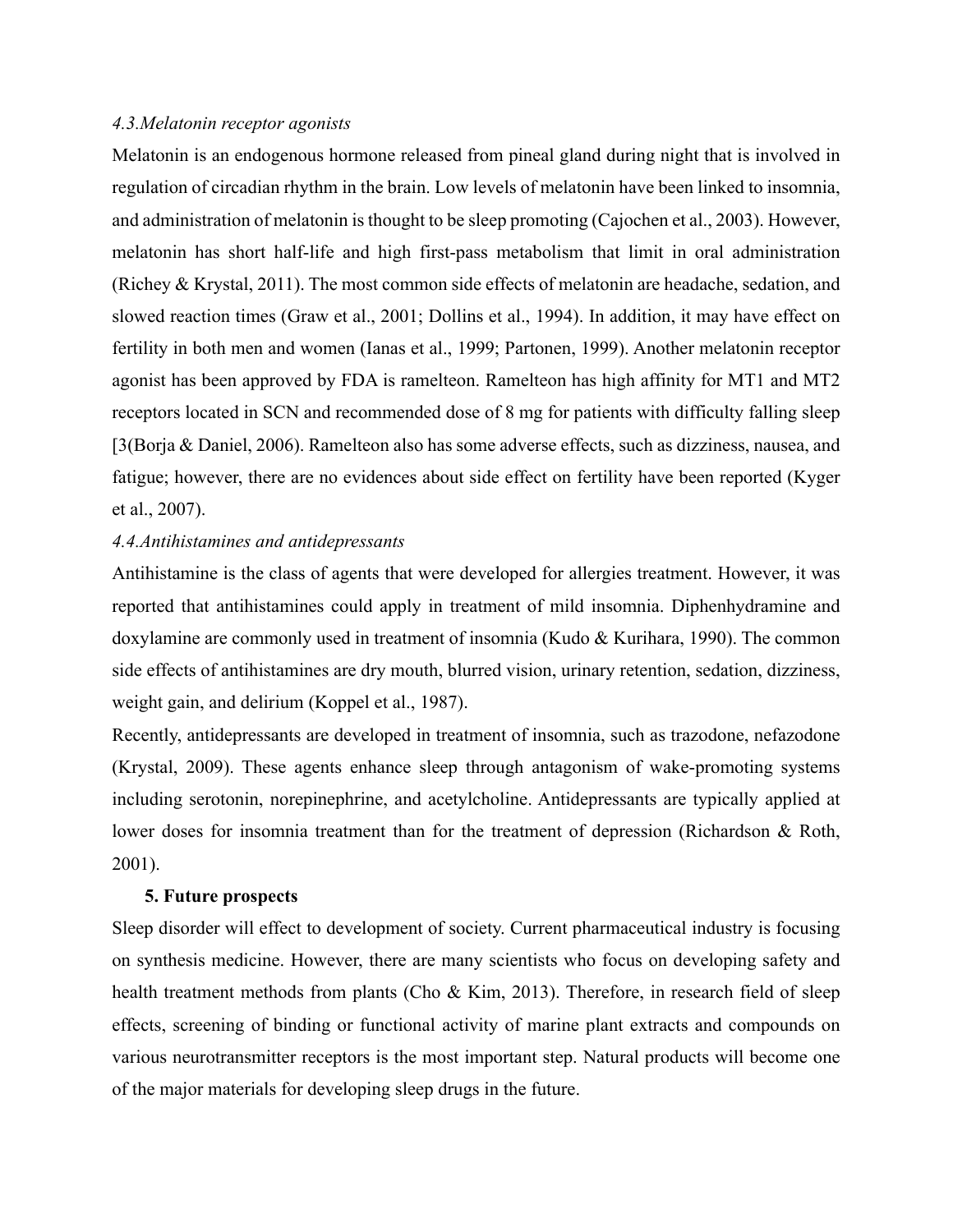#### **References**

- Akerstedt T, Fredlund P, Gillberg M, & Jansson B. A. (2002). Prospective study of fatal occupational accidents: relationship to sleeping difficulties and occupational factors. *J Sleep Res*. 11, 69-71.
- Allison, C., & Pratt, J. A. (2003). Neuroadaptive processes in GABAergic and glutamatergic systems in benzodiazepine dependence. *Pharmacol. Ther.* 98, 171–195.
- Ancoli-Israel, S. (2006). The impact and prevalence of chronic insomnia and other sleep disturbances associated with chronic illness. *Am J Manag Care*. 12, S221-S229.
- Baker, F. C., Angara, C., Szymusiak, R., & McGinty, D. (2005). Persistence of sleep–temperature coupling after suprachiasmatic nuclei lesions in rats. *Am J Physiol Regul Integr Comp Physiol,* 289, R827−R838.
- Barker, M. J., Greenwood, K. M., Jackson, M. & Crowe, S. F. (2004). Cognitive effects of longterm benzodiazepine use: a meta-analysis. *CNS Drugs* 18, 37-48.
- Bateson, A. N. (2004). The benzodiazepine site of the GABAA receptor: an old target with new potential? *Sleep Med,* 5(Suppl. 1), 9−15.
- Borja, N. L., & Daniel, K. L. (2006). Ramelteon for the treatment of insomnia. *Clin Ther.* 28, 1540- 1555.
- Brower, K. J. (2003). Insomnia, alcoholism and relapse. *Sleep Med Rev*. 7, 523-539.
- Cajochen, C., Kräuchi, K., & Wirz-Justice, A. (2003). Role of melatonin in the regulation of human circadian rhythms and sleep. *J Neuroendocrinol.* 15, 432-437.
- Chilcott, L. A., & Shapio, M. (1996). The socioeconomic impact of insomnia: an overview. *Pharmacoeconomics*. 10, 1-14.
- Cho, Y.W., Shin, W. C., Yun, C. H., Hong, S. B., Kim, J. H., & Earley, C. J. (2009). Epidemiology of Insomnia in Korean Adults: Prevalence and Associated Factors. *J. Clin. Neurol.* 5, 20-23.
- Cho, S., & Kim, S. (2013). Neuropsychopharmacological Properties of Marine Plants. *Marine pharmacognosy trends and applications* (pp:841-860). Boca Raton: Taylor & Francis.
- Chouinard, G. (2004). Issues in the clinical use of benzodiazepines: potency, withdrawal, and rebound. *J Clin Psychiatry.* 65, Suppl 5, 7-12.
- Dollins, A., Zhdanova, I. V., Wurtman, R. J., et al. (1994). Effect of inducing nocturnal serum melatonin concentrations in daytime on sleep, mood, body temperature and performance. *Proc Natl Acad Sci USA* 91, 1824–1828.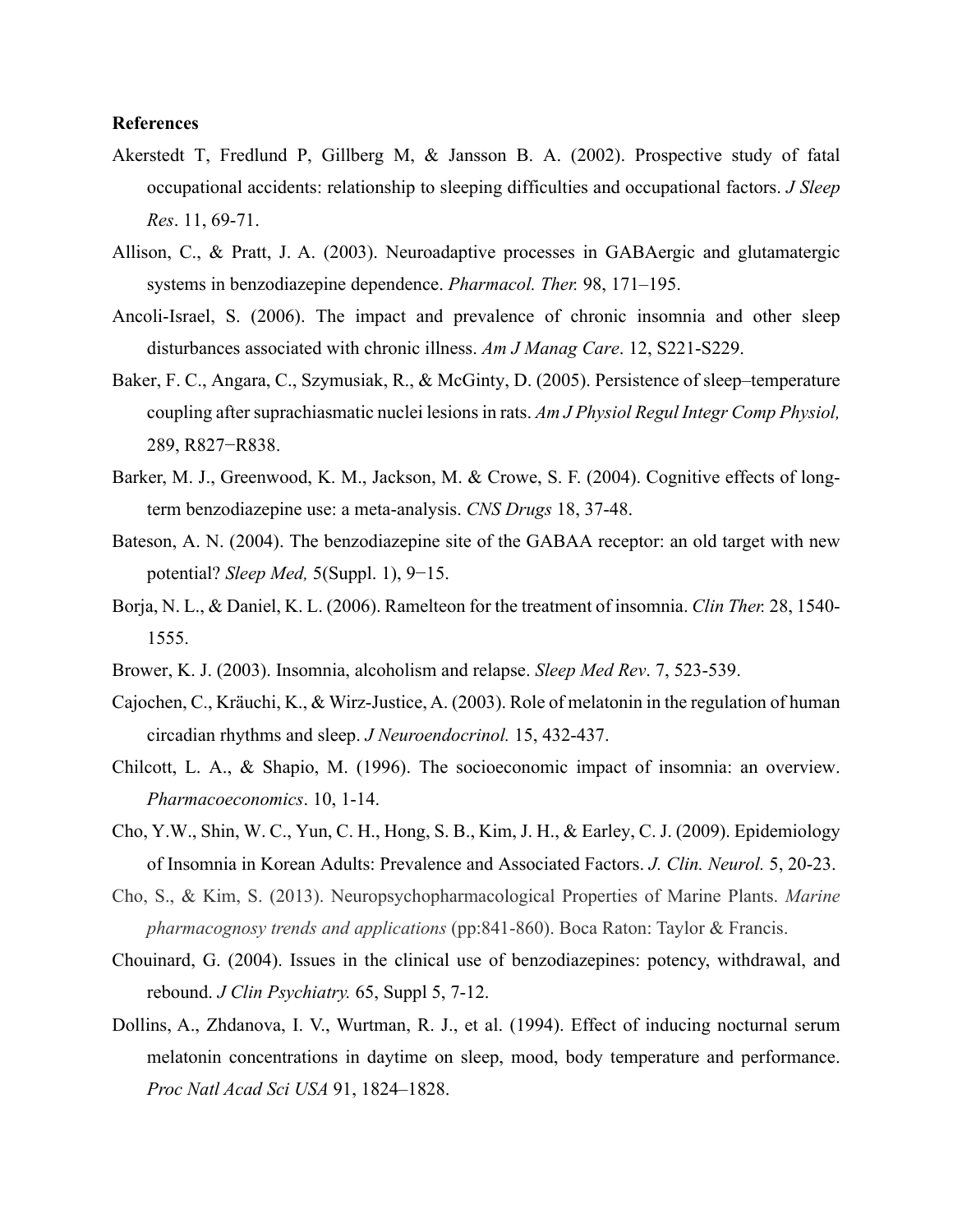- Ebert, B., Wafford, K.A., & Deacon, S. (2006). Treating insomnia: current and investigational pharmacological approaches. *Pharmacol Ther* 112, 612-629.
- Erman, M. K. (2001). Sleep architecture and its relationship to insomnia. *J Clin Psychiatry* 62(Suppl. 10), 9−17.
- Gottlieb, D. J., Punjabi, N.M., Newman, A.B., et al. (2005). Association of sleep time with diabetes mellitus and impaired glucose tolerance. *Arch Intern Med.* 165, 863-867.
- Graw, P., Werth, E., Krauchi, K., et al. (2001). Early morning melatonin administration impairs psychomotor vigilance. *Behav Brain Res.* 21, 167–172.
- Griffiths, R., & Johnson, M. (2005). Relative abuse liability of hypnotic drugs: a conceptual framework and algorithm for differentiating among compounds. *J Clin Psychiatry.* 66, 31-41.
- Hohagen, F., Käppler, C., Schramm, E., Riemann, D., Weyerer, S., & Berger, M. (1994). Sleep onset insomnia, sleep maintaining insomnia and insomnia withearly morning awakening: temporal stability of subtypes in a longitudinalstudy on general practice attenders. *Sleep* 17, 551-554.
- Ianas, O., Manda, D., Caˆmpean, D., et al. (1999). Effects of melatonin and its relation to the hypothalamichypophyseal-gonadal axis. *Adv Exp Med Biol.* 460, 321-328.
- Jacob, T.C., Moss, S.J., & Jurd, R. (2009). GABAA receptor trafficking and its role in the dynamic modulation of neuronal inhibition. *Nat Rev Neurosci*. 9: 331-343.
- Katz, D.A., & McHorney C.A. (1998). Clinical correlates of insomnia in patients with chronic illness*. Arch Intern Med*. 158, 1099-1107.
- Koppel, C., Tenczer, J., & Ibe, K. (1987). Poisoning with overthe- counter doxylamine preparations: an evaluation of 109 cases. *Hum Toxicol.* 6, 355–359.
- Kryger, M., Wang-Weigand, S., & Roth, T (2007). Safety of ramelteon in individuals with mild to moderate obstructive sleep apnea. *Sleep Breath* 11, 159–164.
- Krystal AD. (2005). The effect of insomnia definitions, terminology, and classifications on clinical practice. *J Am Geriatr Soc*. 53, S258-S263.
- Krystal, A. D. (2009). A compendium of placebo-controlled trials of the risks/benefits of pharmacological treatments for insomnia: the empirical basis for US clinical practice. *Sleep Med Rev*. 13, 265.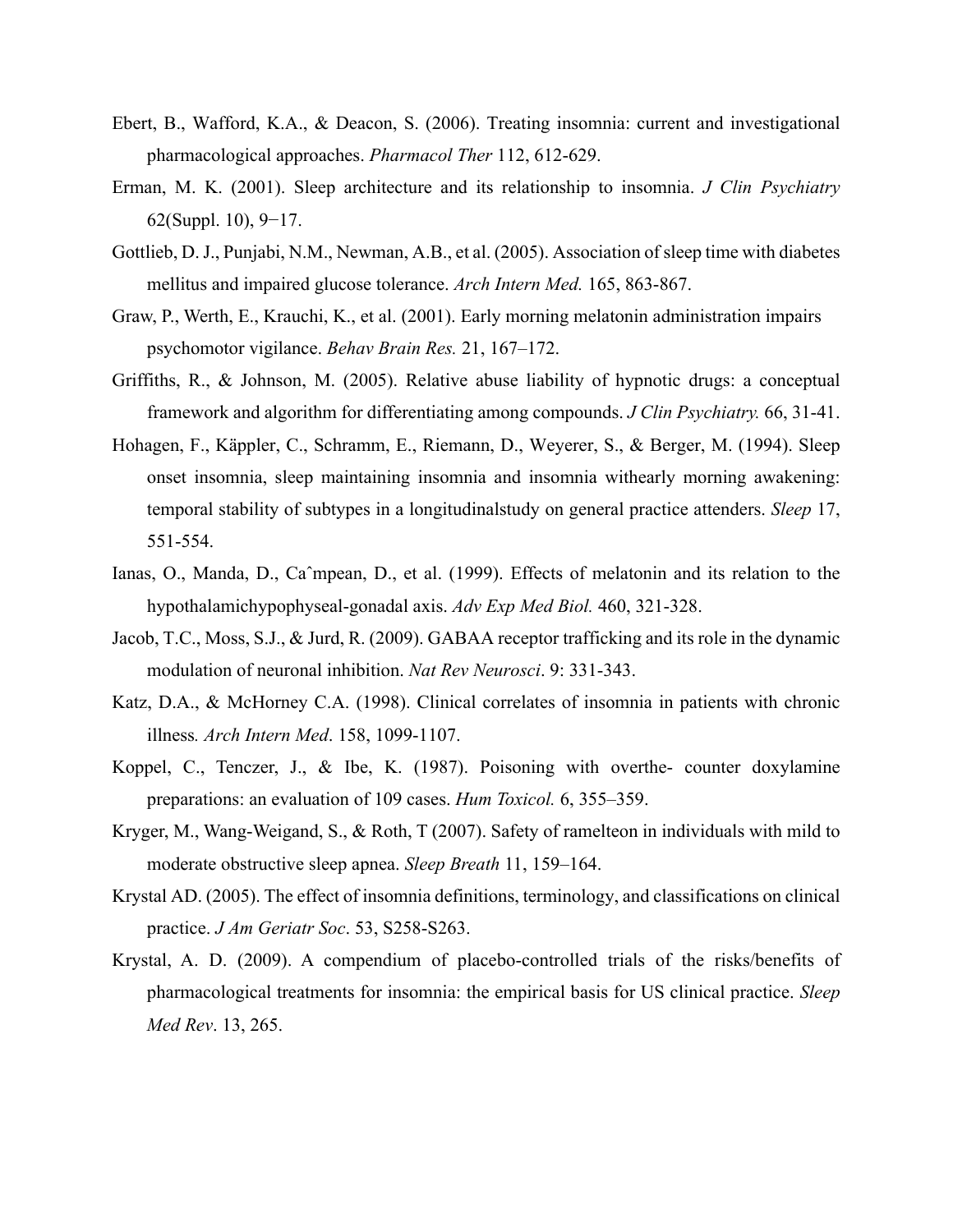- Kudo, Y. & Kurihara, M (1990). Clinical evaluation of diphenhydramine hydrochloride for the treatment of insomnia in psychiatric patients: a double-blind study. *J. Clin. Pharmacol.* 30, 1041–1048.
- Leigh, T.J., Hindmarch, I., Bird, H.A., & Wright, V. (1988). Comparison of sleep in osteoarthritic patients and age and sex matched healthy controls. *Ann Rheum Dis*. 47, 40-42.
- Mendelson, W. B., Roth, T., Cassella, J., Roehrs, T., Walsh, J. K., Woods, J. H., et al. (2004). The treatment of chronic insomnia: drug indications, chronic use and abuse liability. Summary of a 2001 New Clinical Drug Evaluation Unit meeting symposium. *Sleep Med Rev* 8, 7−17.
- Molher, H, Fritschy, J. M., & Rudolph, U. (2002). A new benzodiazepine pharmacology. *J Pharmacol Exp Ther* 300: 2-8.
- Molher, H. (2006). GABAA receptor diversity and pharmacology. *Cell tissue Res* 326: 505-516.
- Nakata, A., Ikeda, T., Takahashi, M., et al. (2005). Sleep-related risk of occupational injuries in Japanese small and medium-scale enterprises*. Ind Health*. 43, 89-97.
- Pandi-Perumal, S.R., Verster, J.C., Kayumov, L., et al. (2006). Sleep disorders, sleepiness and traffic safety: a public health menace. *Braz J Med Biol Res*. 39, 863-871.
- Partonen, T. (1999). Melatonin-dependent infertility. *Med Hypotheses* 52, 269-270.
- Pirker, S., Schwarzer, C., Wiesenthaler, A., Sieghart, W., & Sperk, G. (2000). GABAA receptors: immunocytochemical distribution of 13 subunits in the adult rat brain. *Neuroscience* 101, 815- 850.
- Rechtschaffen, A., & Kales, A. (1968). A manual of standardized terminology, techniques and scoring system for sleep stages in human subjects. National Institute of Health Publ. 204: Washington D.C.
- Richardson, G. S., & Roth T. J. (2001). Future directions in the management of insomnia. *Clin Psychiatry.* 62, 39-45.
- Richey, S., Krystal, A. (2011). Pharmacological advances in the treatment of insomnia. *Curr Pharm Des.* 17, 1471–1475.
- Rogers, N. L., Szuba, M. P., Staab, J. P., Evans, D. L., & Dinges, D. F. (2001). Neuroimmunologic aspects of sleep and sleep loss. *Semin Clin Neuropsychiatry* 6, 295−307.
- Roth T. (2009). Comorbid insomnia: current directions and future challenges. *Am J Manag Care.*  15, S6-S13.